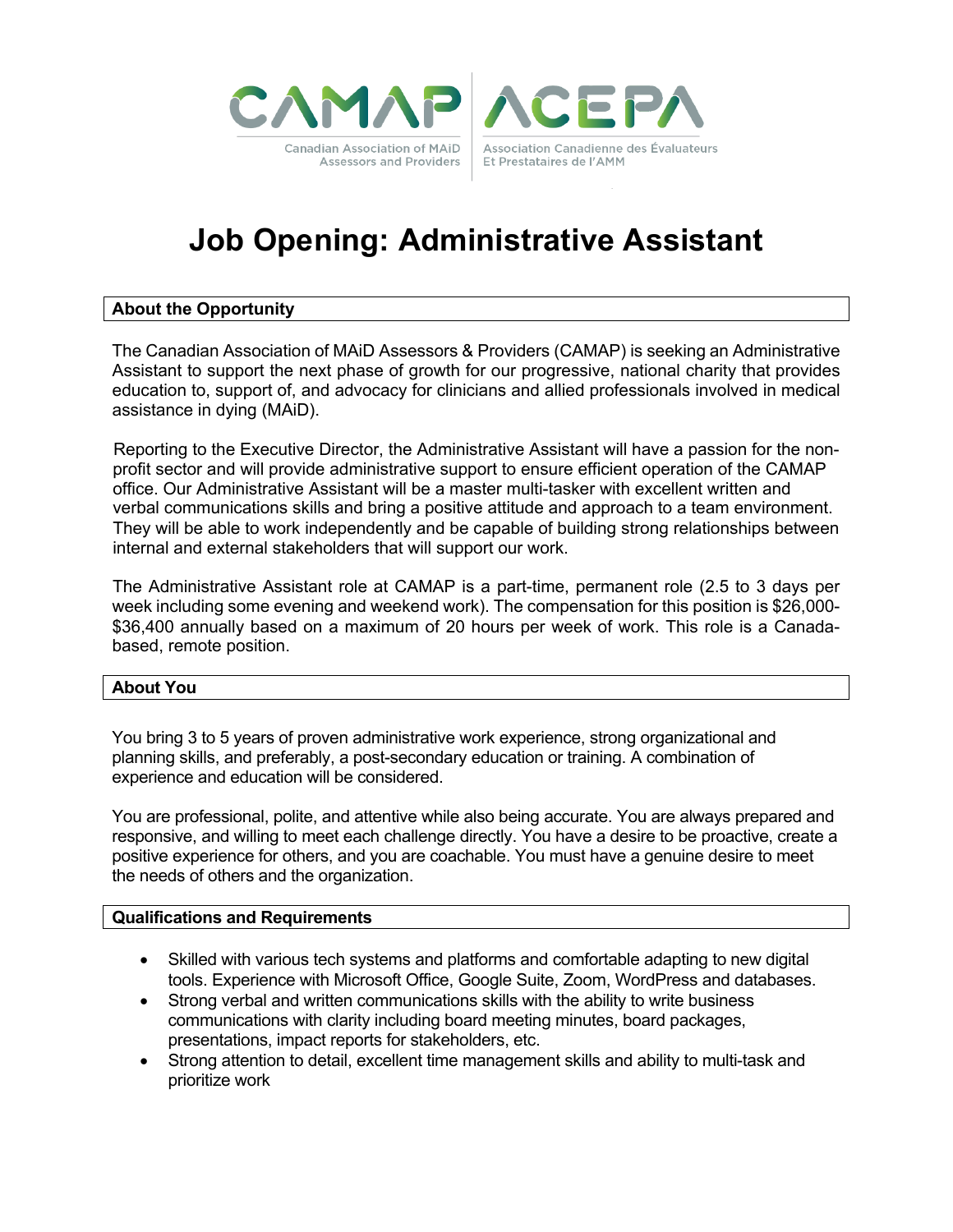



- Experience supporting logistics and planning of events (i.e. retreats, symposiums, conferences)
- Demonstrated ability to work independently and successfully manage multiple priorities
- Demonstrated commitment to equity, diversity, and inclusion
- Experience working with a board of directors is an asset
- Ability to speak and read French is an asset
- Knowledge of service provision in a non-profit environment is preferred
- Commitment to the right for Canadians to receive a medical assisted death.
- Post-secondary education or training in office or business administration or related program
- Able to work evenings and weekends on occasion
- You must have access to or own a computer as CAMAP does not supply one

### **Key Duties and Responsibilities**

## **Executive Director and Board Support (55%)**

- Produce and distribute correspondence, letters, emails and forms as needed
- Support the creation of board and committee meeting packages, take accurate minutes, and circulate post-communication and committee decisions as required through the Executive Director
- Produce reports and presentations and draft letters
- Handle sensitive information in a confidential way
- Provide calendar management and support for Executive Director to ensure effective and efficient use of resources
- Develop and maintain membership lists and board and committee lists

### **Business Operations (30%)**

- Maintain organization's electronic filing and document storage systems
- Field all requests and inquiries to the organization and appropriately direct them to the best person or respond to them
- Coordinate and support the various elements of organizational activities and events i.e Zoom meetings, webinars and symposiums
- Support the development of organizational policies and policy applications
- Develop and update administrative systems to make them more efficient

## **Fundraising Operations (15%)**

- Support the development of proposals, grant applications and solicitations to attract financial support for CAMAP
- Assist with impact reports and general reporting to internal and external stakeholders
- Interact with donors and prospective donors when deemed appropriate by the Executive **Director**
- Conduct research activities to support revenue generation
- Conduct data entry